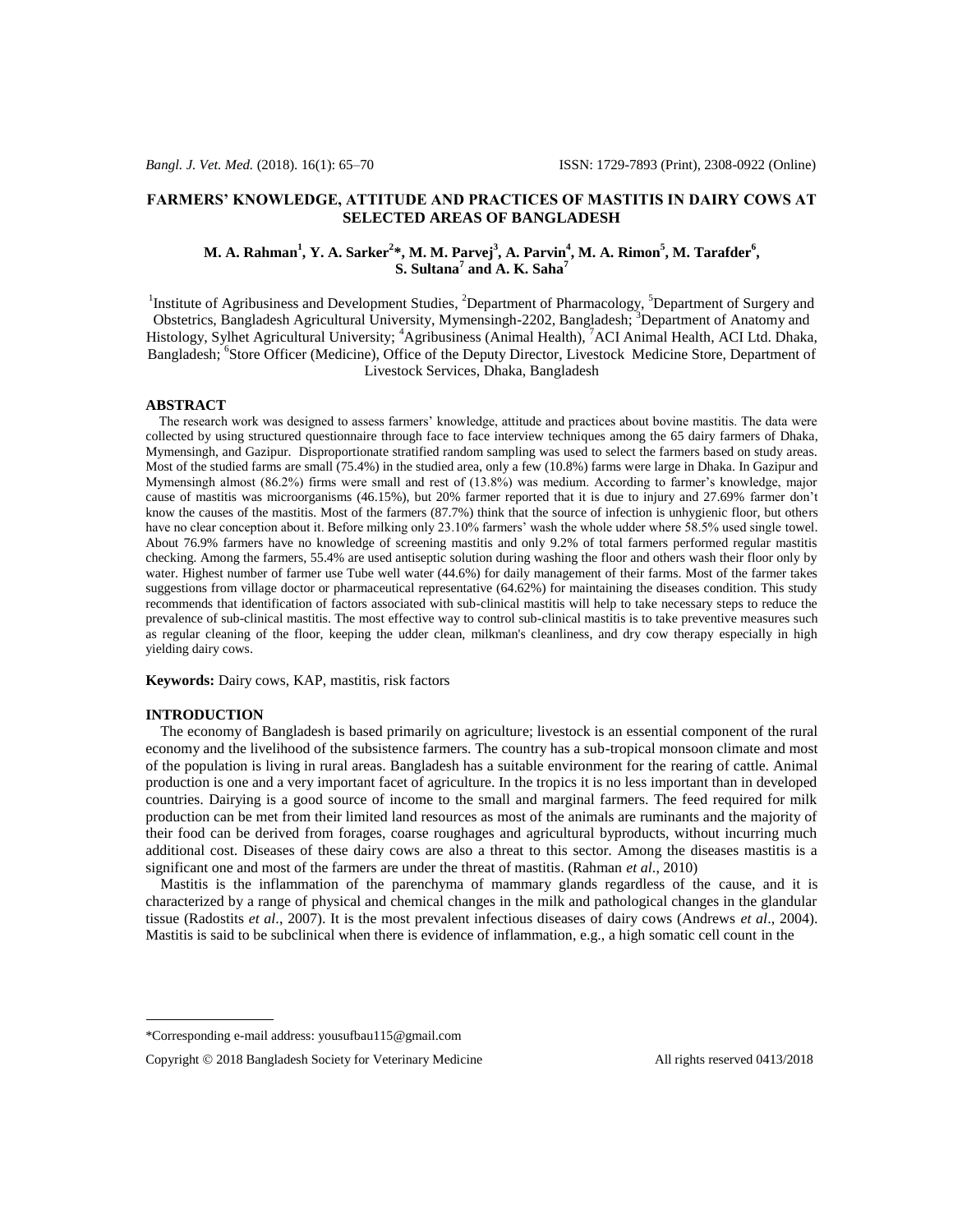## *Rahman and others*

milk without any visible abnormality of the milk or udder (Radostits *et al*., 2007). Subclinical mastitis (SCM) is a major problem affecting dairy animals all over the world. It is 15 to 40 times more prevalent than clinical mastitis and causes high economic losses in most dairy herds and responsible for much greater loss to the dairy industry in Bangladesh (Kader *et al*. 2003). In Bangladesh, the prevalence of SCM is recorded from 20 to 44 % at cow level based on California Mastitis Test (CMT) (Rahman *et al*., 2009; Islam *et al*., 2010; Rabbani and Samad, 2010).

 The primary cause of mastitis in cattle, goats and sheep are well-recognized groups of microorganisms such as *Streptococcus* sp., *Staphylococcus* sp., *Pasteurella* sp. and *Escherichia coli*, *Enterobacter* sp. and *Klebsiella* sp. The source of infection is contagious pathogens, environmental pathogens and other pathogens (Khan and Muhammad, 2005). Mastitis is caused by many different infectious agents commonly divided into contagious pathogens (*Streptococcus agalactiae, Staphylococcus aureus, Mycoplasma bovis*) causing contagious mastitis and Environmental pathogens (*Streptococcus uberis*, *Streptococcus dysgalactiae*) are most prevalent and Gram negative bacteria (*Escherichia coli*, *Klebsiella* sp., *Citrobacter* sp., *Enterobacter* sp. etc.) causing environmental mastitis (Radostits *et al*., 2000). There are numerous risk factors identified by many researchers that influence the occurrence of subclinical mastitis such as age, parity, lactation stage, milk yield, breed, previous mastitis record, floor type, disinfection of fingers and teat dipping, etc. (Doherr *et al*., 2007; Karimuribo *et al*., 2008; Madut *et al*., 2009).

 However, proper milking procedure and hygiene may be the easiest and most economical way to control intramammary infections (Hutton *et al*., 1990). Teat and udder skin should be healthy before milking and free of sores, wounds, or chapping where S. aureus could colonize the teat end and surrounding skin (Fox and Norell, 1994). Cleanliness at milking time is also important. Minimal use of water and pre-milking teat antisepsis may reduce new intramammary infections. Additionally, the advent of post milking teat antisepsis has been important in contributing to decreasing contagious IMI. When teats were dipped after milking and cows were treated with penicillin-dihydrostreptomycin at dry-off, intramammary infections caused by major mastitis pathogens decreased by 75% and 45%, respectively. Post-dipping alone has been estimated to decrease the rate of new IMI by 50% (Nickerson and Boddie, 1997).

 In Bangladesh, there are some reports on the magnitude of the disease. But information relating to its risk factors related to farmers knowledge, attitude and practices is scant (Kahir *et al*., 2008; Uddin *et al*., 2009). Such information is important to understand the farmers' perspective regarding mastitis and when designing appropriate strategies that would help reduce its prevalence and effects. This paper systematically describes the farmers' knowledge, attitude and practices of mastitis in lactating dairy cows in selected areas of Dhaka, Mymensingh, and Gazipur districts of Bangladesh.

# **METHODOLOGY**

## **Study design, study population and sample size**

 A cross-sectional study was carried out from September to December, 2016 among the 65 dairy farmers of Dhaka (n=30), Mymensingh (n=20) and Gazipur (n=15). Disproportionate stratified random sampling was used to select the farmers based on study areas, i.e., the farmers were divided into three strata on the basis of farm size (Small: <20 cows, Medium: 20-60 cows and Large: >60 cows), and then a simple random sample was selected within each stratum in such a way that different strata did not have the same sampling ratio.

 A well-structured questionnaire was used focused on the knowledge, attitude and practices (KAP) of farmers regarding the disease mastitis. Questionnaire was prepared into three consecutive sections to obtain three objectives of this study.

#### **Data collection**

 Data were collected by face to face interview. Questionnaire was prepared in English but during data collection question was asked in Bangla. Before data collection farmer's consent was taken. Number of respondents was 65 for data collection.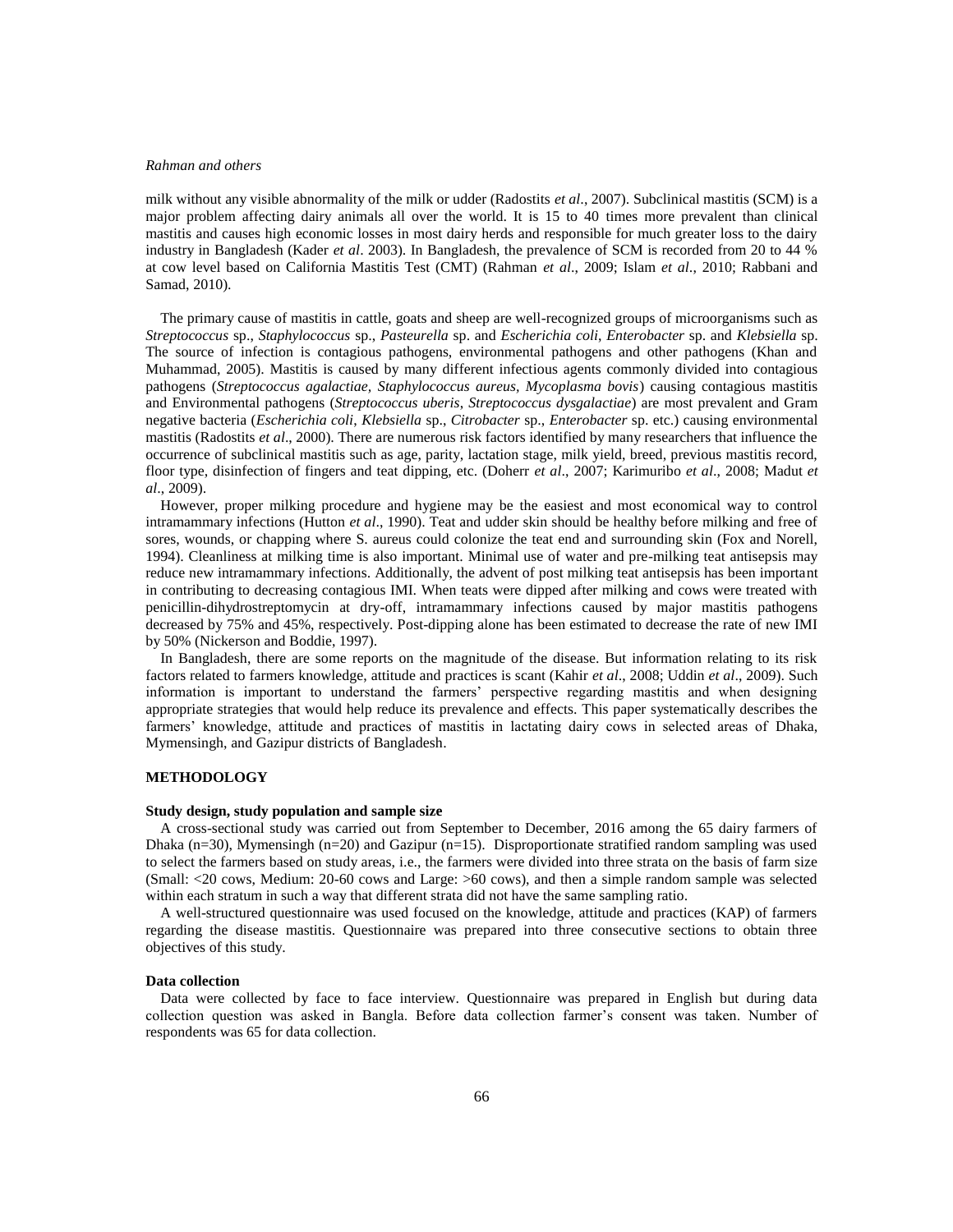# **Data analysis**

The collected data were accumulated, grouped and interpreted according to the objectives of the study. All the data were compiled by Microsoft Excel and descriptive analysis was done SPSS IBM 20.

## **RESULTS AND DISCUSSIONS**

 This study is performed to know the farmers' knowledge, attitude and practice of mastitis in selected areas. Most of the studied farms are small (75.4%) in the studied area, only a few (10.8%) farms were large in Dhaka. In Gazipur and Mymensingh almost (86.2%) firms were small and rest of (13.8%) was medium.

 According to farmer's knowledge, major cause of mastitis was microorganisms (46.15%), but 20% farmer reported that it is due to injury and 27.69% farmer don't know the causes of the mastitis. Most of the farmers (87.7%) think that the source of infection is unhygienic floor. But others have no clear conception about it. About 76.9% farmers have no knowledge of screening mastitis and only 9.2% of total farmers performed regular mastitis checking.

 Among the farmers, 55.4% are used antiseptic solution during washing the floor and others wash their floor only by water. Highest number of farmer use Tube well water (44.6%) for their farms. Most of the farmer takes suggestions from village doctor or pharmaceutical representative (64.62%) for maintaining the diseases condition. Details results were shown in Table 1.

 Mastitis is a difficult problem to comprehend because, it is a disease caused by many factors, both in large and in small-scale herds. Micro-organisms are responsible for the infection, but for them to enter the mammary gland and establish themselves to the point that they cause an infection, a multitude of factors may be involved. There are many factors acting simultaneously, and the disease generally involves interplay between management practice and infectious agents, but with other factors, such as genetics, udder shape or climate. (Awale *et al*., 2012; Sori *et al*., 2005).

 Being aware that especially sub-clinical mastitis is highly spread through herds in developing countries like Bangladesh, it is important to identify risk factors and to assess their contribution to the occurrence of the disease. Identification of area-specific and/or farm-specific risk factors is important for the design of control programmes for mastitis in cows (Almaw, 2004; Molla and Melaku, 2012).

 All of the farmers clean the teats of dairy cows with running water prior to milking, but, as observed earlier (Mungube *et al*., 2004), the implementation of mastitis preventive measures such as using separate drying cloths for each cow, and practicing pre- and post-milking teat dipping are noted to be infrequent amongst the farmers. In our survey 58.5% farmers use single towel and 41.5% farmers use no towel at all to clean the teat where a lower prevalence of both clinical and sub-clinical mastitis has been reported on farms where separate towels for teat cleaning and post-milking teat dipping were routinely practiced (Kivaria *et al*., 2007). Despite the fact that some of these risk factors are not found to be significant in study, presumably due to low sample sizes, the need to implement mastitis preventive measures such as the use of pre-milking and post-milking teat dipping cannot be overemphasized.

 Prevalence of mastitis depends on the frequency of floor cleaning. All farmers were aware about the floor hygiene. The prevalence of mastitis was also significantly affected by floor conditions (completely dry vs. partly or completely wet and soiled floor). This can be explained by the fact that farms with soil floor would dry more quickly than the brick floor (Sharma *et al*., 2008). As a result soiled floor animal were less affected than brick block floor. But wet soiled floor (less absorbable) are most harmful for dairy animal to cause mastitis. It appeared that the floor was a potential source for mastitis organisms to enter the udder through the teat orifice (Wakwoya *et al*., 2006).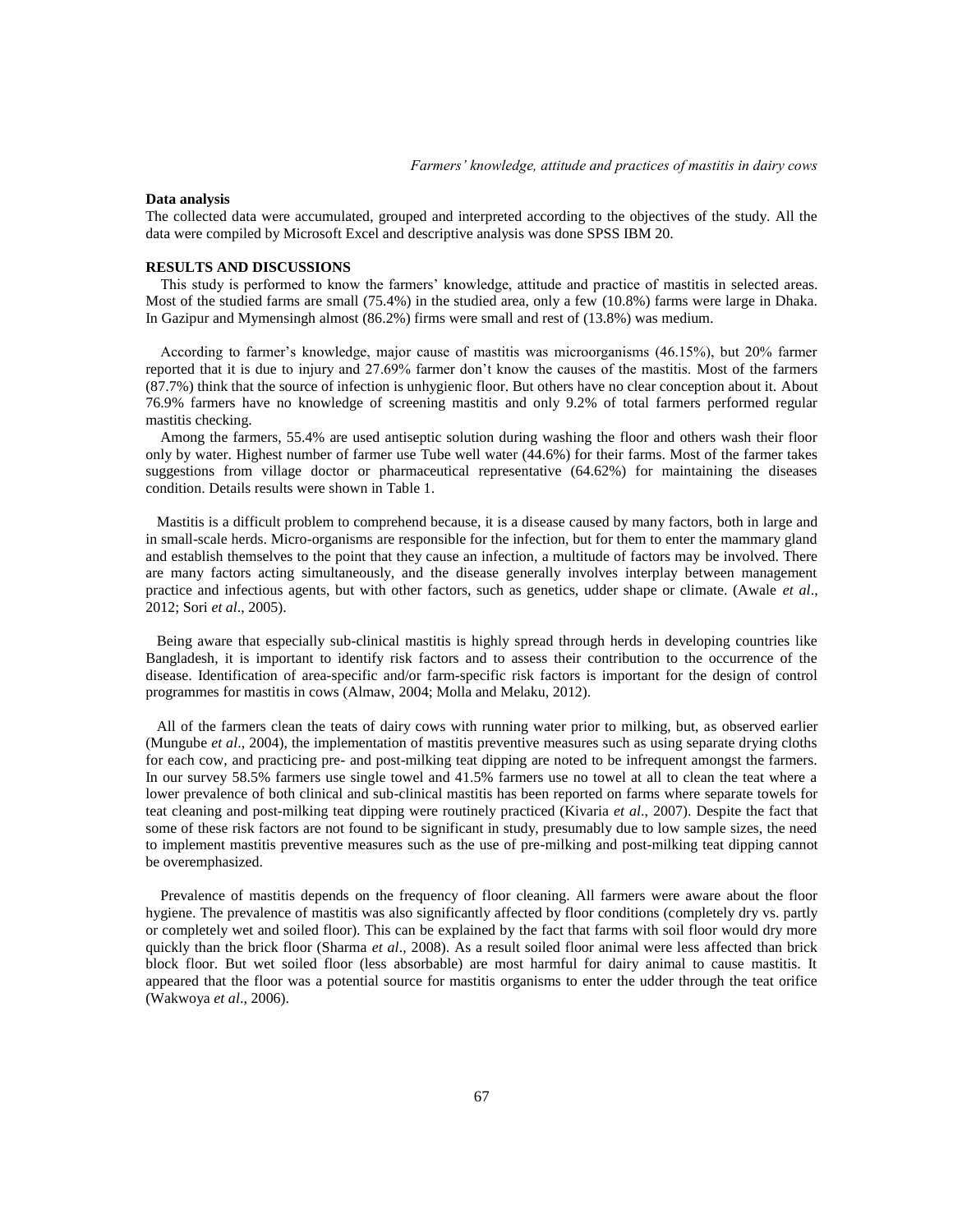# *Rahman and others*

| Sl. No.        | Parameter of farmers' Knowledge, attitude and practice |                             | Frequency (%) |
|----------------|--------------------------------------------------------|-----------------------------|---------------|
| $\mathbf{1}$   | Aware of mastitis                                      | Yes                         | 64 (98.5%)    |
|                |                                                        | No                          | $1(1.5\%)$    |
| $\overline{2}$ | Cause of mastitis                                      | Microorganism               | 30 (46.15%)   |
|                |                                                        | Malnutrition                | 4(6.15%)      |
|                |                                                        | Injury                      | 13 (20.0%)    |
|                |                                                        | Unknown                     | 18 (27.69%)   |
| 3              | Source of infection                                    | Unhygienic floor            | 57 (87.7%)    |
|                |                                                        | Instruments/ Due to sucking | 3(4.62%)      |
|                |                                                        | Unknown                     | 5 (7.70%)     |
| $\overline{4}$ | Cow to cow Transmission                                | Yes                         | 8 (12.3%)     |
|                |                                                        | No                          | 57 (87.70%)   |
| 5              | Knowledge of screening mastitis                        | Yes                         | $15(23.1\%)$  |
|                |                                                        | N <sub>o</sub>              | 50 (76.9%)    |
| 6              | Regular mastitis checking                              | Yes                         | $6(9.2\%)$    |
|                |                                                        | N <sub>o</sub>              | 57 (87.7%)    |
|                |                                                        | Sometimes                   | $2(3.1\%)$    |
| 7              | Taking prevention measure before onset of              | Positive                    | 61 (93.8%)    |
|                | clinical symptoms                                      | Negative                    | $4(6.2\%)$    |
| 8              | Mastitis occurred within one year of his/her           | Yes                         | 58 (89.2%)    |
|                | farm                                                   | N <sub>o</sub>              | $7(10.8\%)$   |
| 9              | Necessary of hygienic floor                            | Positive                    | 65 (100%)     |
|                |                                                        | Negative                    | $0(0\%)$      |
| 10             | Floor type                                             | Soil                        | 30 (46.15%)   |
|                |                                                        | Brick block                 | 35 (53.85%)   |
| 11             | Necessary of antiseptic use                            | Positive                    | 56 (86.2%)    |
|                |                                                        | Negative                    | $9(13.8\%)$   |
| 12             | Udder cleaning                                         | Yes                         | 65 (100%)     |
|                |                                                        | No                          | $0(0\%)$      |
| 13             | Using of antiseptic by farmers                         | Yes                         | 29 (44.6%)    |
|                |                                                        | No                          | 36 (55.4%)    |
| 14             | Hand-washing of milkman                                | Yes                         | 64 (98.5%)    |
|                |                                                        | N <sub>o</sub>              | 1(1.5%)       |
| 15             | Method of udder preparation before milking             | Wash whole udder            | 15 (23.1%)    |
|                |                                                        | Wash only teat              | 50 (76.9%)    |
| 16             |                                                        | Single towel                | 38 (58.5%)    |
|                | Using of cloth during udder/teat wash                  | Separate towel              | $0(0.0\%)$    |
|                |                                                        | No towel                    | 27 (41.5%)    |
|                |                                                        | Oil                         | 61 (93.8%)    |
| 17             | Type of lubricant used by farmers                      | Petroleum jelly             | $4(6.2\%)$    |
| 18             | Water source in farm                                   | Pond                        | $0(0.0\%)$    |
|                |                                                        | Tube well                   | 29 (44.6%)    |
|                |                                                        | Pump                        | 22 (33.8%)    |
|                |                                                        | <b>WASA</b>                 | $9(13.8\%)$   |
|                |                                                        | Others                      | 5(7.7%)       |
| 19             | Advice taken by farmers                                | Veterinary surgeon          | 23 (35.38%)   |
|                |                                                        | Others (Village doctor,     |               |
|                |                                                        | pharmaceutical company      | 42 (64.62%)   |
|                |                                                        | personnel)                  |               |
| 20             | Information about CMT kit                              | Known                       | 19 (29.2%)    |
|                |                                                        | Unknown                     | 46 (70.8%)    |

Table 1. Farmers knowledge, attitude and practice of mastitis in selected Farms (N=65)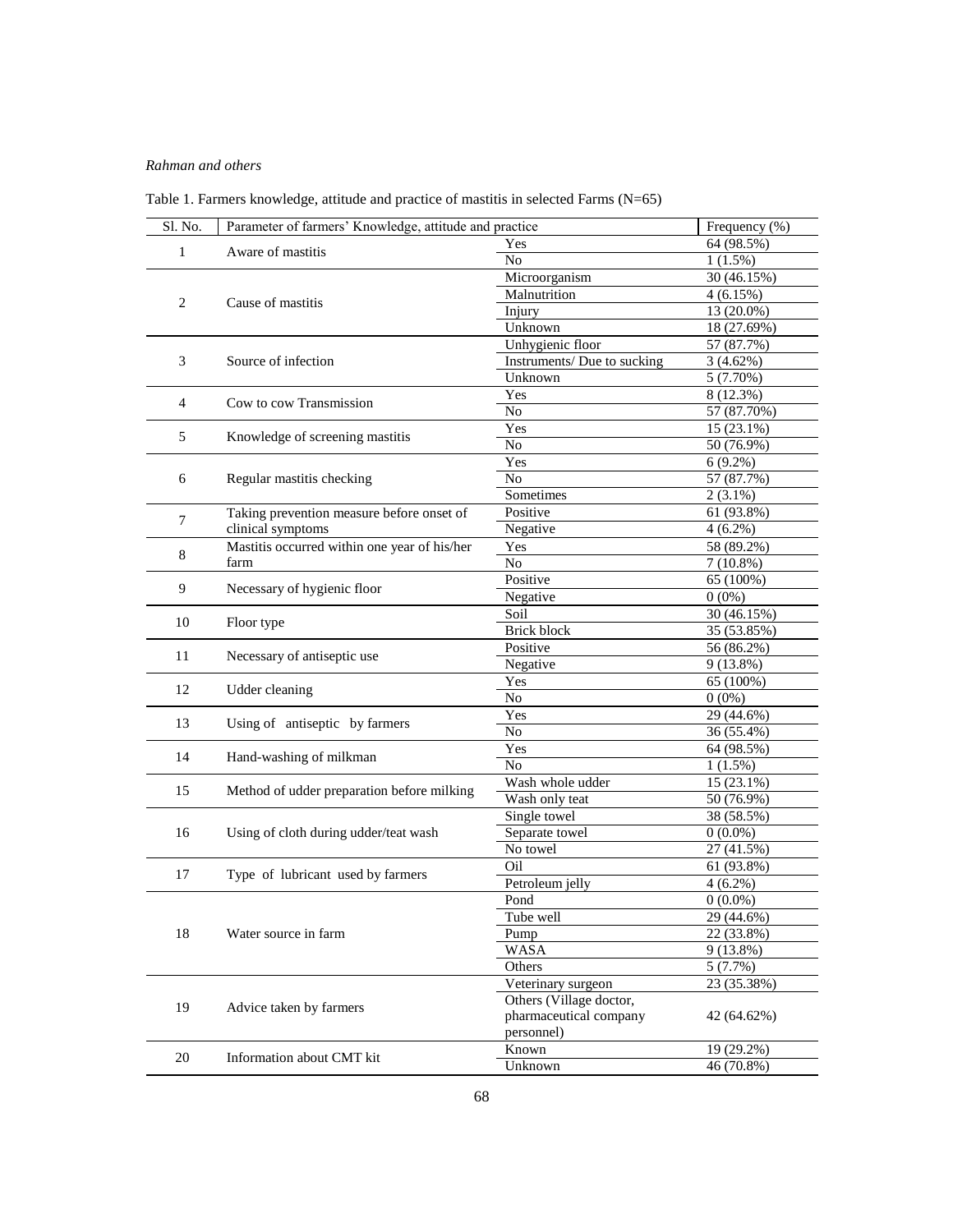In conclusion, the study shows that different factors are significantly associated with the occurrence of subclinical mastitis, which needs to be considered in the control of the disease. Research revealed that farmers are aware about the disease but they have some misconception about disease. Workshop and training should be arranged for the dairy farmers' for better management practices of sub-clinical mastitis. In addition, frequent cleaning should be done in the barns of straw fed cows so that fewer amounts of straws are left to contaminate the barn environment mixed with urine, feces, and other wastes.

# **ACKNOWLEDGEMENTS**

The authors would like to acknowledge Agribusiness (Animal Health) - ACI Ltd. Dhaka, Bangladesh for their support during the survey. The authors are grateful to the dairy farmers who participated in the study.

## **REFERENCES**

- 1. Almaw G (2004). A cross-sectional study of Bovine mastitis in and around Bahir Dar and antibiotic resistance patterns of major pathogens. M.S. Thesis in the Department of Veterinary Medicine, Addis Ababa University, Ethopia.
- 2. Awale MM, Dudhatra GB, Kumar A, Chauhan BN, Kamani DR, Modi CM, Patel HB and Mody SK (2012). Bovine mastitis: A threat to the economy. Open Access Reports. Online 1:295.
- 3. Doherr MG, Roesch M, Schaeren W, Schallibaum M and Blum JW (2007). Risk factors associated with subclinical mastitis in dairy cows on Swiss organic and conventional production system farms. *Veterinary Medicina* 52:487-495.
- 4. Fox LK and Norell RJ (1994). Staphylococcus aureus colonization of teat skin as affected by post milking teat treatment when exposed to cold and windy conditions. *Journal of Dairy Science* 77:2281.
- 5. Hutton CT, Fox LK and Hancock DD (1990). Mastitis control practices: differences between herds with high and low somatic cell counts. *Journal of Dairy Science* 73:1135.
- 6. Islam A, Samad A, and Rahman AKMA (2012). Prevalence of subclinical caprine mastitis in bangladesh based on parallel interpretation of three screening tests. *International Journal of Animal and Veterinary Advances* 4:225- 228.
- 7. Islam MA, Islam MZ, Islam MA, Rahman MS and Islam MT (2011). Prevalence of subclinical mastitis in dairy cows in selected areas of Bangladesh. *Bangladesh Journal of Veterinary Medicine* 9:73-78.
- 8. Islam MA, Rahman AKMA, Rony SA, Islam MS (2010). Prevalence and risk factors of mastitis in lactating dairy cows at baghabari milk shed area of Sirajganj. *Bangladesh Journal of Veterinary Medicine* 8:157-162.
- 9. Kahir MA, Islam MM, Rahman AKMA, Nahar A, Rahman MS and Song HJ (2008). Prevalence and risk factors of subclinical bovine mastitis in some dairy farms of Sylhet district of Bangladesh. *Korean journal of veterinary Service* 31:497-504.
- 10. Karimuribo ED, Fitzpatrick JL, Swai ES, Bell C, Bryant MJ, Ogden NH, Kambarage DM and French NP (2008). Prevalence of subclinical mastitis and associated risk factors in smallholder dairy cows in Tanzania. *Veterinary Record* 163:16-21.
- 11. Khan AZ and Muhammad G (2005). Quarter-wise comparative prevalence of mastitis in buffaloes and cross-bred cows. *Pakistan Veterinary Journal* 25:9-12.
- 12. Kivaria FM, Noordhuizen JPT and Kapaga AM (2004). Risk indicators associated with subclinical mastitis in smallholder dairy cows in Tanzania. *Tropical Animal Health and Production* 36:581-592.
- 13. Madut NA, Gadir AEA and Jalii IME (2009). Host determinants of bovine mastitis in semi-intensive production system of Khartoum state, Sudan. *Journal of Cell and Animal Biology* 3:71-77.
- 14. Mungube EO, Tenhagen BA, Kassa T, Regassa F, Kyule MN and Greine M (2004). Risk factors for dairy cow mastitis in Central Highlands of Ethiopia. Tropical Animal Health and Production 36:463-472.
- 15. Nickerson SC and Boddie RL (1997). Mastitis prevention. Louisiana Agriculture 40:24.
- 16. Radostits OM, Gay CC, Blood DC and Hinchcliff KW (2000). Mastitis In: Veterinary Medicine, A Textbook of the Diseases of Cattle, Sheep, Pigs, Goats and Horses. 9<sup>th</sup>Edn. W B Saunders Co. Philadelphia, USA pp. 603-612.
- 17. Rahman MA, Bhuiyan MMU, Kamal MM and Shamsuddin M (2009). Prevalence and risk factors of mastitis in dairy cows. *The Bangladesh Veterinarian* 26:54-60.
- 18. Rahman MM, Islam MR, Uddin MB, Aktaruzzaman M (2010). Prevalence of subclinical mastitis in dairy cows reared in Sylhet district of Bangladesh. *International Journal of Biosciences* 1:23-28.
- 19. Sharma N, Maiti SK and Pandey V (2008). Sensitivity of indirect tests in the detection of subclinical mastitis in buffaloes. *Veterinary Practitioner* 9:29-31.